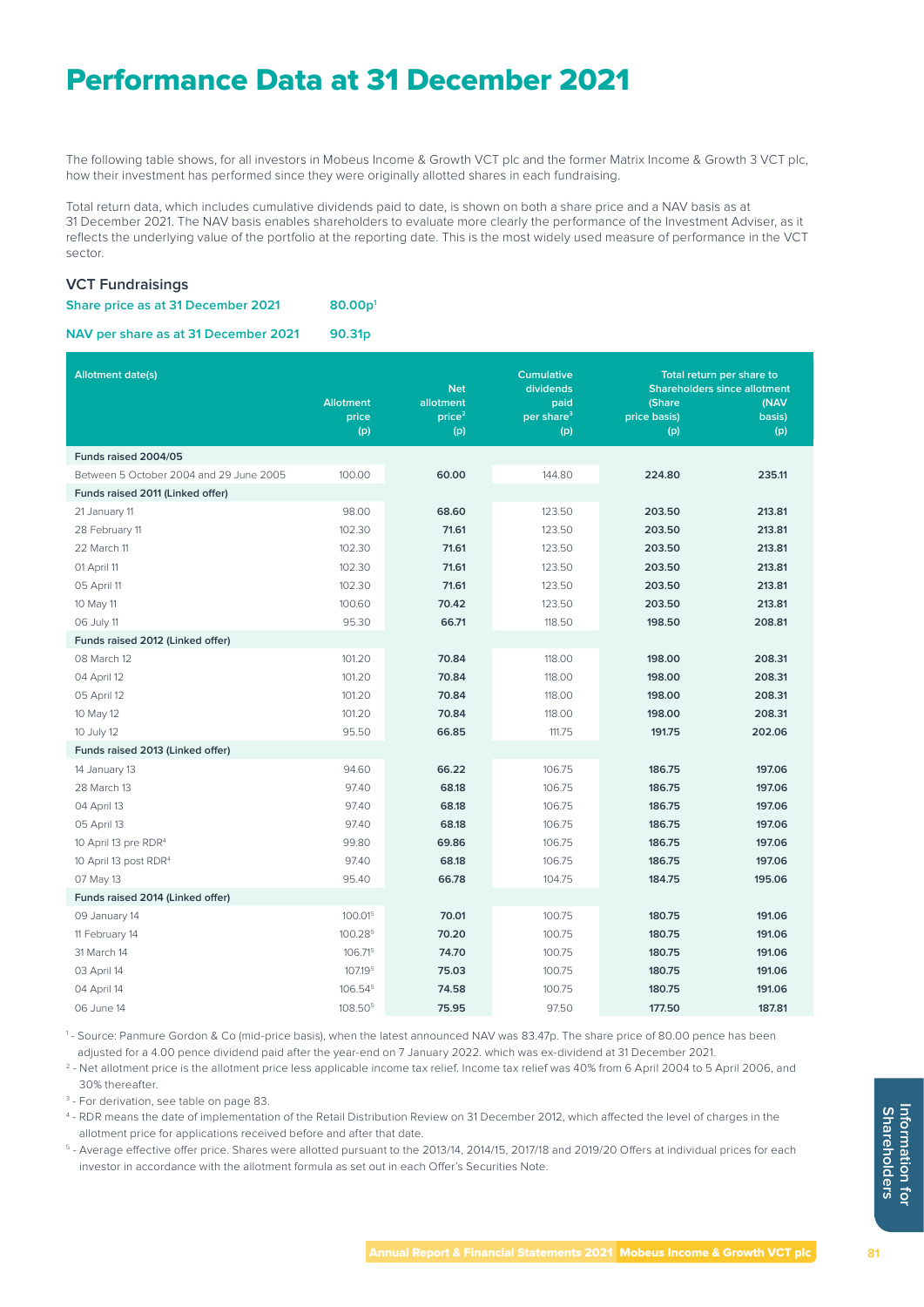## Performance Data at 31 December 2021

| <b>Allotment</b><br>price<br>(p) | <b>Net</b><br>allotment<br>price <sup>1</sup><br>(p) | <b>Cumulative</b><br>dividends<br>paid<br>per share <sup>2</sup><br>(p) | Total return per share to<br><b>Shareholders since allotment</b><br>(NAV<br>(Share<br>basis)<br>price basis)<br>(p)<br>(p) |        |
|----------------------------------|------------------------------------------------------|-------------------------------------------------------------------------|----------------------------------------------------------------------------------------------------------------------------|--------|
|                                  |                                                      |                                                                         |                                                                                                                            |        |
| 96.90 <sup>3</sup>               | 67.83                                                | 80.50                                                                   | 160.50                                                                                                                     | 170.81 |
| 98.37 <sup>3</sup>               | 68.86                                                | 80.50                                                                   | 160.50                                                                                                                     | 170.81 |
| 99.40 <sup>3</sup>               | 69.58                                                | 80.50                                                                   | 160.50                                                                                                                     | 170.81 |
|                                  |                                                      |                                                                         |                                                                                                                            |        |
| 74.70 <sup>3</sup>               | 52.29                                                | 40.00                                                                   | 120.00                                                                                                                     | 130.31 |
| 74.893                           | 52.42                                                | 40.00                                                                   | 120.00                                                                                                                     | 130.31 |
| 75.82 <sup>3</sup>               | 53.07                                                | 40.00                                                                   | 120.00                                                                                                                     | 130.31 |
| 76.983                           | 53.89                                                | 40.00                                                                   | 120.00                                                                                                                     | 130.31 |
| 76.903                           | 53.83                                                | 40.00                                                                   | 120.00                                                                                                                     | 130.31 |
| 72.683                           | 50.88                                                | 36.00                                                                   | 116.00                                                                                                                     | 126.31 |
| 72.64 <sup>3</sup>               | 50.85                                                | 36.00                                                                   | 116.00                                                                                                                     | 126.31 |
|                                  |                                                      |                                                                         |                                                                                                                            |        |
| 65.20 <sup>3</sup>               | 45.64                                                | 16.00                                                                   | 96.00                                                                                                                      | 106.31 |
| 61.25 <sup>3</sup>               | 42.88                                                | 16.00                                                                   | 96.00                                                                                                                      | 106.31 |
|                                  |                                                      |                                                                         |                                                                                                                            |        |

1 - Source: Panmure Gordon & Co (mid-price basis), when the latest announced NAV was 83.47p. The share price of 80.00 pence has been adjusted for a 4.00 pence dividend paid after the year-end on 7 January 2022. which was dividend at 31 December 2021.

<sup>2</sup> - Net allotment price is the allotment price less applicable income tax relief. Income tax relief was 40% from 6 April 2004 to 5 April 2006, and 30% thereafter.

3 - Average effective offer price. Shares were allotted pursuant to the 2014/15, 2017/18 and 2019/20 Offers at individual prices for each investor in accordance with the allotment formula as set out in each Offer's Securities Note.

### **MIG 3 VCT Fundraising**

| Share price as at 31 December 2021   | 85.24p <sup>1</sup> |  |  |
|--------------------------------------|---------------------|--|--|
| NAV per share as at 31 December 2021 | 96.23 <sub>p</sub>  |  |  |

Shareholders in the former Matrix Income & Growth 3 VCT plc received approximately 1.0655 shares in the Company for each MIG 3 VCT share that they held on 20 May 2010, when the two VCTs merged. Both the share price and the NAV per share shown above have been adjusted using this merger ratio.

| <b>Allotment date(s)</b>                 |                                  | <b>Net</b>                             | <b>Cumulative</b><br>dividends        | Total return per share to<br><b>Shareholders since allotment</b> |                       |
|------------------------------------------|----------------------------------|----------------------------------------|---------------------------------------|------------------------------------------------------------------|-----------------------|
|                                          | <b>Allotment</b><br>price<br>(p) | allotment<br>price <sup>2</sup><br>(p) | paid<br>per share <sup>3</sup><br>(p) | <b>(Share</b><br>price basis)<br>(p)                             | (NAV<br>basis)<br>(p) |
| Funds raised 2006                        |                                  |                                        |                                       |                                                                  |                       |
| Between 24 January 2006 and 5 April 2006 | 100.00                           | 60.00                                  | 141.14                                | 226.38                                                           | 237.37                |

<sup>1</sup> - Source: Panmure Gordon & Co (mid-price basis), as adjusted for the merger ratio.

<sup>2</sup> - Net allotment price is the allotment price less applicable income tax relief. Income tax relief was 40% from 6 April 2004 to 5 April 2006, and 30% thereafter.

<sup>3</sup> - For derivation, see table on page 83.